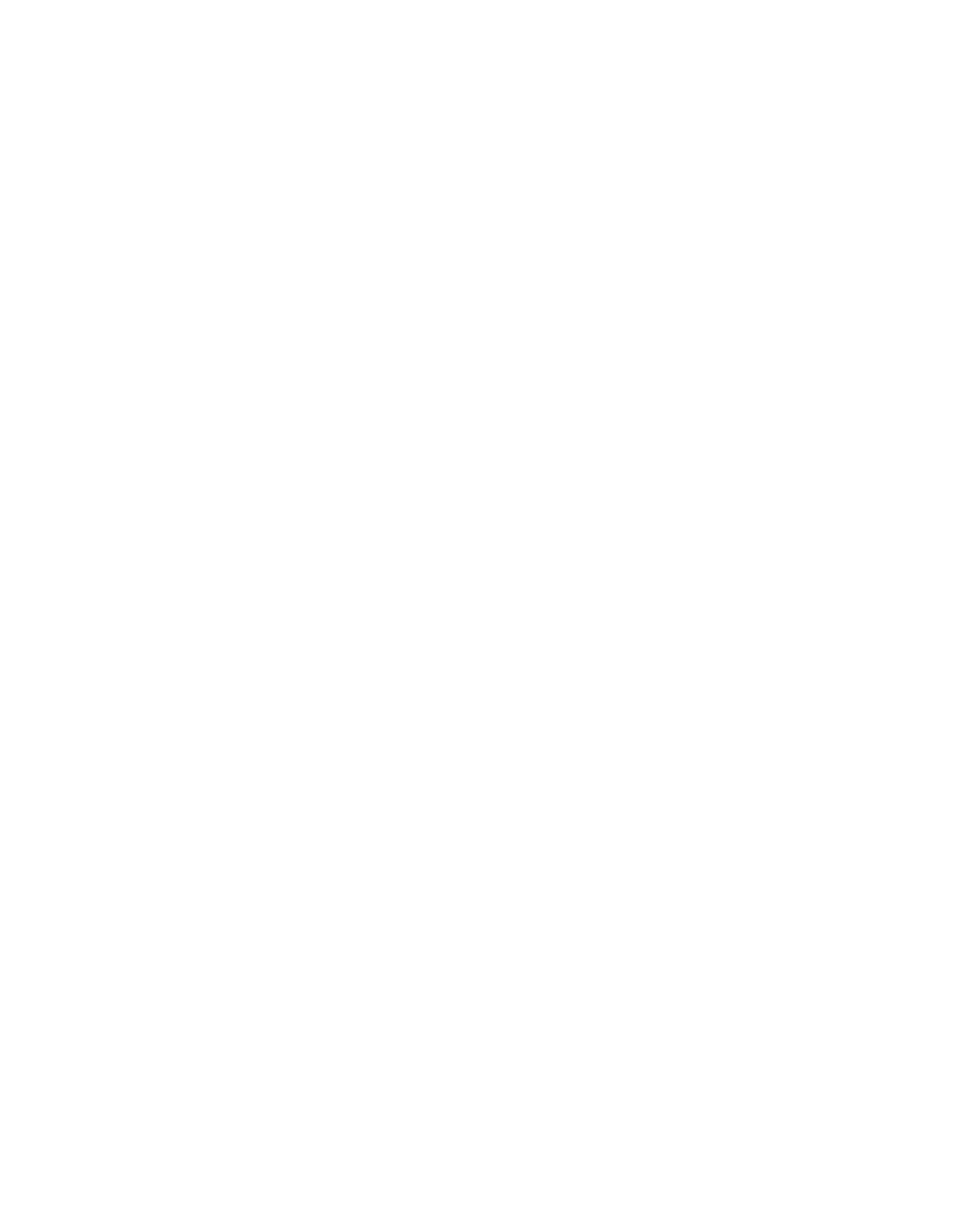#### **Table of Contents**

| Site Master and Cell Master Measurement Procedure 15 |
|------------------------------------------------------|
|                                                      |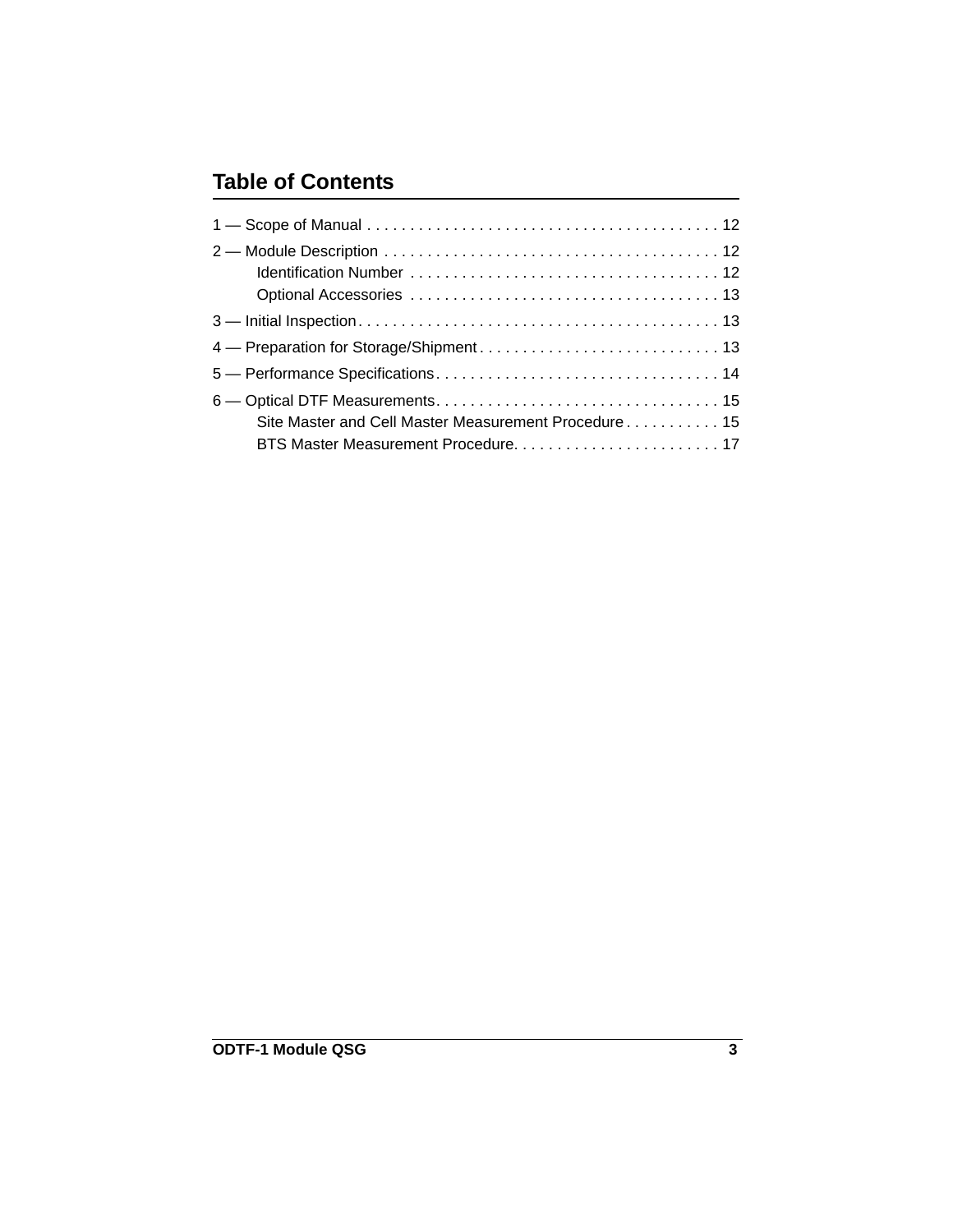#### **WARRANTY**

The Anritsu product(s) listed on the title page is (are) warranted against defects in materials and workmanship for one year from the date of shipment.

Anritsu's obligation covers repairing or replacing products which prove to be defective during the warranty period. Buyers shall prepay transportation charges for equipment returned to Anritsu for warranty repairs. Obligation is limited to the original purchaser. Anritsu is not liable for consequential damages.

#### **LIMITATION OF WARRANTY**

The foregoing warranty does not apply to defects resulting from improper or inadequate maintenance by the User, unauthorized modification or misuse, or operation outside of the specifications of the product. No other warranty is expressed or implied, and the remedies provided herein are the User's sole and exclusive remedies.

#### **DISCLAIMER OF WARRANTY**

DISCLAIMER OF WARRANTIES. TO THE MAXIMUM EXTENT PERMITTED BY APPLICABLE LAW, ANRITSU COMPANY AND ITS SUPPLIERS DISCLAIM ALL WARRANTIES, EITHER EXPRESS OR IMPLIED, INCLUDING, BUT NOT LIMITED TO, IMPLIED WARRANTIES OF MERCHANTABILITY AND FITNESS FOR A PURPOSE, WITH REGARD TO THE SOFTWARE PRODUCT. THE USER ASSUMES THE ENTIRE RISK OF USING THE PROGRAM. ANY LIABILITY OF PROVIDER OR MANUFACTURER WILL BE LIMITED EXCLUSIVELY TO PRODUCT REPLACEMENT.

NO LIABILITY FOR CONSEQUENTIAL DAMAGES. TO THE MAXIMUM EXTENT PERMITTED BY APPLICABLE LAW, IN NO EVENT SHALL ANRITSU COMPANY OR ITS SUPPLIERS BE LIABLE FOR ANY SPECIAL, INCIDENTAL, INDIRECT, OR CONSEQUENTIAL DAMAGES WHATSOEVER (INCLUDING, WITHOUT LIMITATION, DAMAGES FOR LOSS OF BUSINESS PROFITS, BUSINESS INTERRUPTION, LOSS OF BUSINESS INFORMATION, OR ANY OTHER PECUNIARY LOSS) ARISING OUT OF THE USE OF OR INABILITY TO USE THE SOFTWARE PRODUCTS, EVEN IF ANRITSU COMPANY HAS BEEN ADVISED OF THE POSSIBILITY OF SUCH DAMAGES. BECAUSE SOME STATES AND JURISDICTIONS DO NOT ALLOW THE EXCLUSION OR LIMITATION OF LIABILITY FOR CONSEQUENTIAL OR INCIDENTAL DAMAGES, THE ABOVE LIMITATION MAY NOT APPLY TO YOU.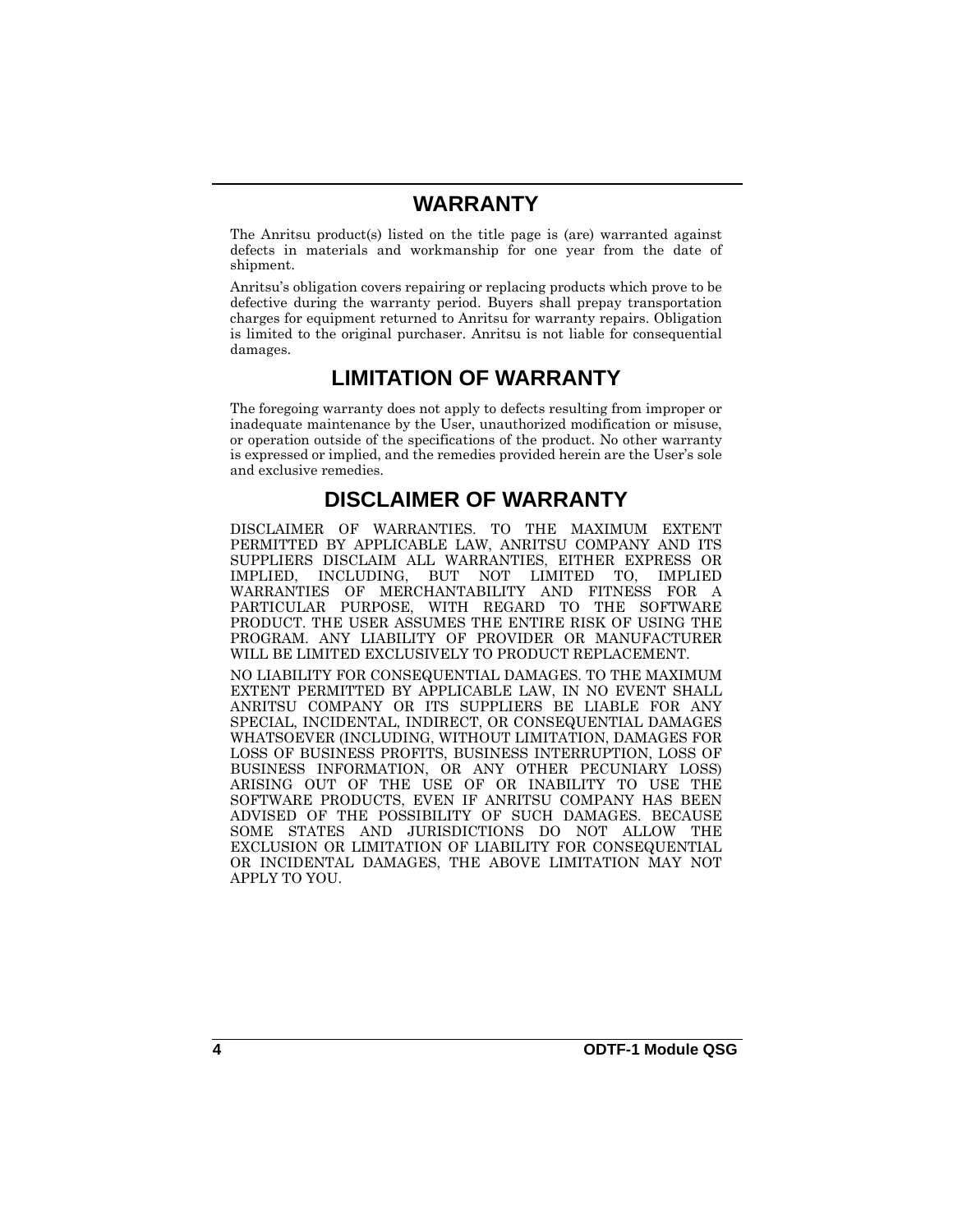## **TRADEMARK ACKNOWLEDGMENTS**

Site Master and Cell Master are trademarks of Anritsu company.

#### **NOTICE**

Anritsu Company has prepared this manual for use by Anritsu Company personnel and customers as a guide for the proper installation, operation and maintenance of Anritsu Company equipment and computer programs. The drawings, specifications, and information contained herein are the property of Anritsu Company, and any unauthorized use or disclosure of these drawings, specifications, and information is prohibited; they shall not be reproduced, copied, or used in whole or in part as the basis for manufacture or sale of any equipment or software programs without the prior written consent of Anritsu Company.

## **UPDATES**

Updates, if any, can be downloaded from the Documents area of the Anritsu web site at:<http://www.us.anritsu.com>For the latest service and sales information in your area, please visit: [http://www.anritsu.com/contact.asp](http://www.anritsu.com/Contact.asp)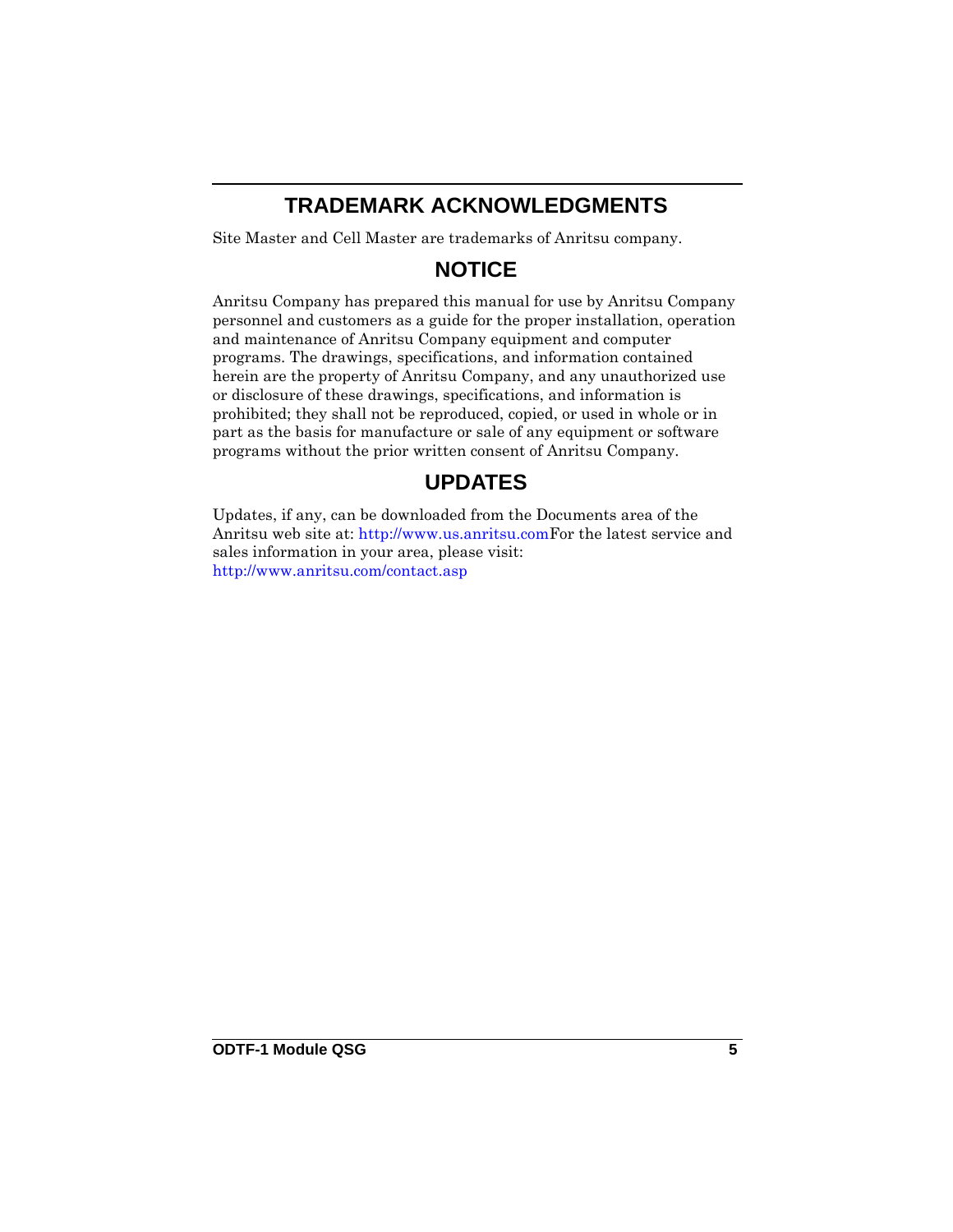## **CE Conformity Marking**

Anritsu affixes the CE Conformity marking onto its conforming products in accordance with Council Directives of The Council Of The European Communities in order to indicate that these products conform to the EMC and LVD directive of the European Union (EU).

# C E

#### **C-tick Conformity Marking**

Anritsu affixes the C-tick marking onto its conforming products in accordance with the electromagnetic compliance regulations of Australia and New Zealand in order to indicate that these products conform to the EMC regulations of Australia and New Zealand.

# $C$ N $274$

#### **Notes On Export Management**

This product and its manuals may require an Export License or approval by the government of the product country of origin for re-export from your country.

Before you export this product or any of its manuals, please contact Anritsu Company to confirm whether or not these items are exportcontrolled.

When disposing of export-controlled items, the products and manuals need to be broken or shredded to such a degree that they cannot be unlawfully used for military purposes.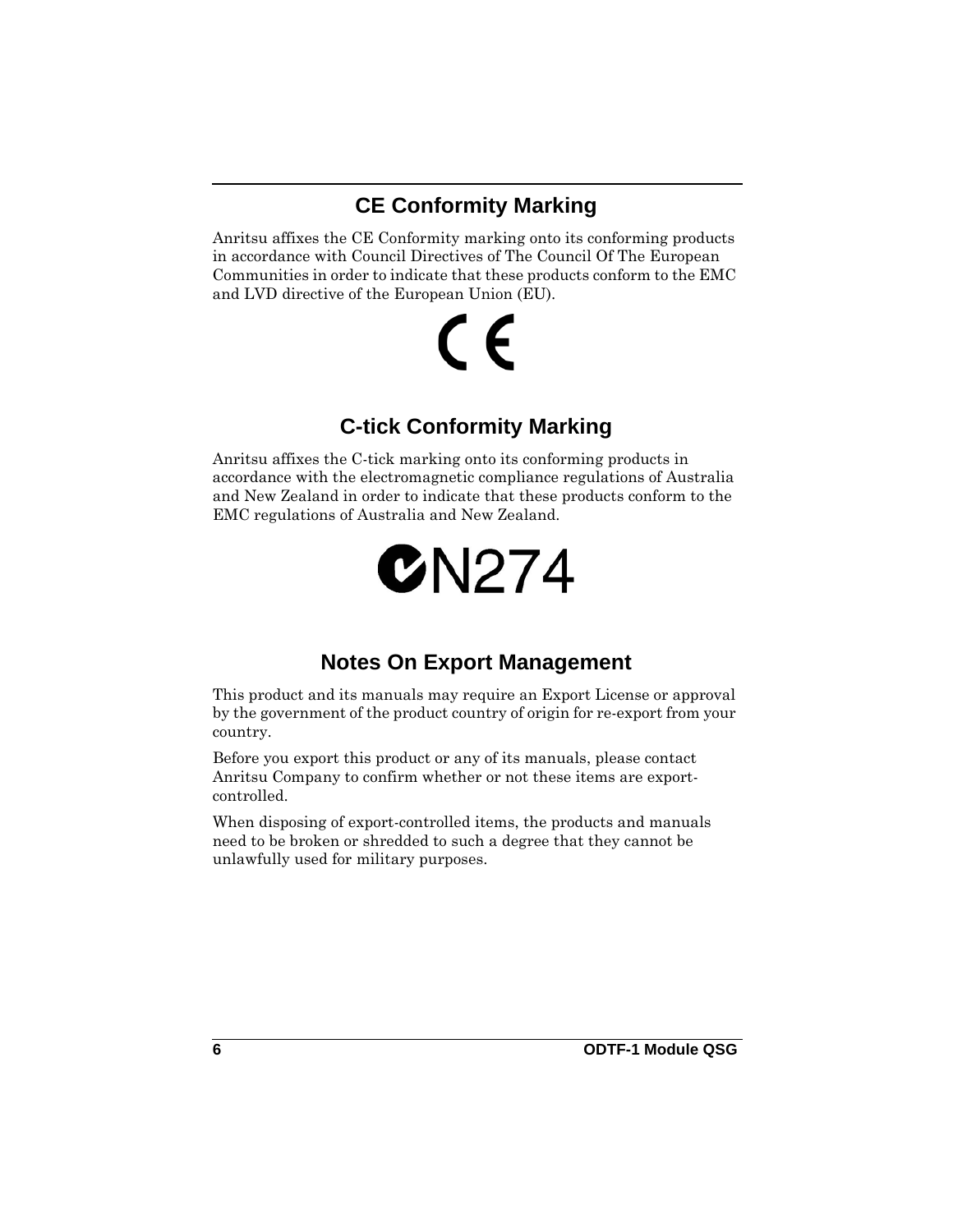#### **Chinese RoHS Compliance Statement**

产品中有毒有害物质或元素的名称及含量

For Chinese Customers Only NLNB

| 部件名称                                            | 有毒有害物质或元素 |            |          |          |       |        |
|-------------------------------------------------|-----------|------------|----------|----------|-------|--------|
|                                                 | 铅         | 汞          | 镉        | 六价铬      | 多溴联苯  | 多溴二苯醚  |
|                                                 | (Pb)      | (Hg)       | (Cd)     | [Cr(VI)] | (PBB) | (PBDE) |
| 印刷线路板                                           | ×         | О          | X        | ×        | Ó     |        |
| (PCA)                                           |           |            |          |          |       |        |
| 机壳、支架                                           | $\times$  | Ω          | X        | $\times$ | Ω     | ∩      |
| (Chassis)                                       |           |            |          |          |       |        |
| 其他(电缆、风扇、                                       |           |            |          |          |       |        |
| 连接器等)                                           | X         | $\bigcirc$ | $\times$ | $\times$ | Ö     | ∩      |
| (Appended goods)                                |           |            |          |          |       |        |
| 〇: 表示该有毒有害物质在该部件所有均质材料中的含量均在 SI/T11363-2006 标准规 |           |            |          |          |       |        |
| 定的限量要求以下。                                       |           |            |          |          |       |        |
| ×: 表示该有毒有害物质至少在该部件的某一均质材料中的含量超出 SI/T11363-2006  |           |            |          |          |       |        |
| 标准规定的限量要求。                                      |           |            |          |          |       |        |

环保使用期限

这个标记是根据 2006/2/28 公布的「电子信息产品污染控制管理办法」以及 SI/T 11364-2006「电子信息产品污染控制标识要求」的规定, 适用于在中国 销售的电子信息产品的环保使用期限。仅限于在遵守该产品的安全规范及使用 注意事项的基础上,从生产日起算的该年限内,不会因产品所含有害物质的泄 漏或突发性变异, 而对环境污染, 人身及财产产生深刻地影响。 注) 生产日期标于产品序号的前四码(如S/N0728XXXX 为07年第28周生产)。

#### **European Parliament and Council Directive 2002/96/EC**

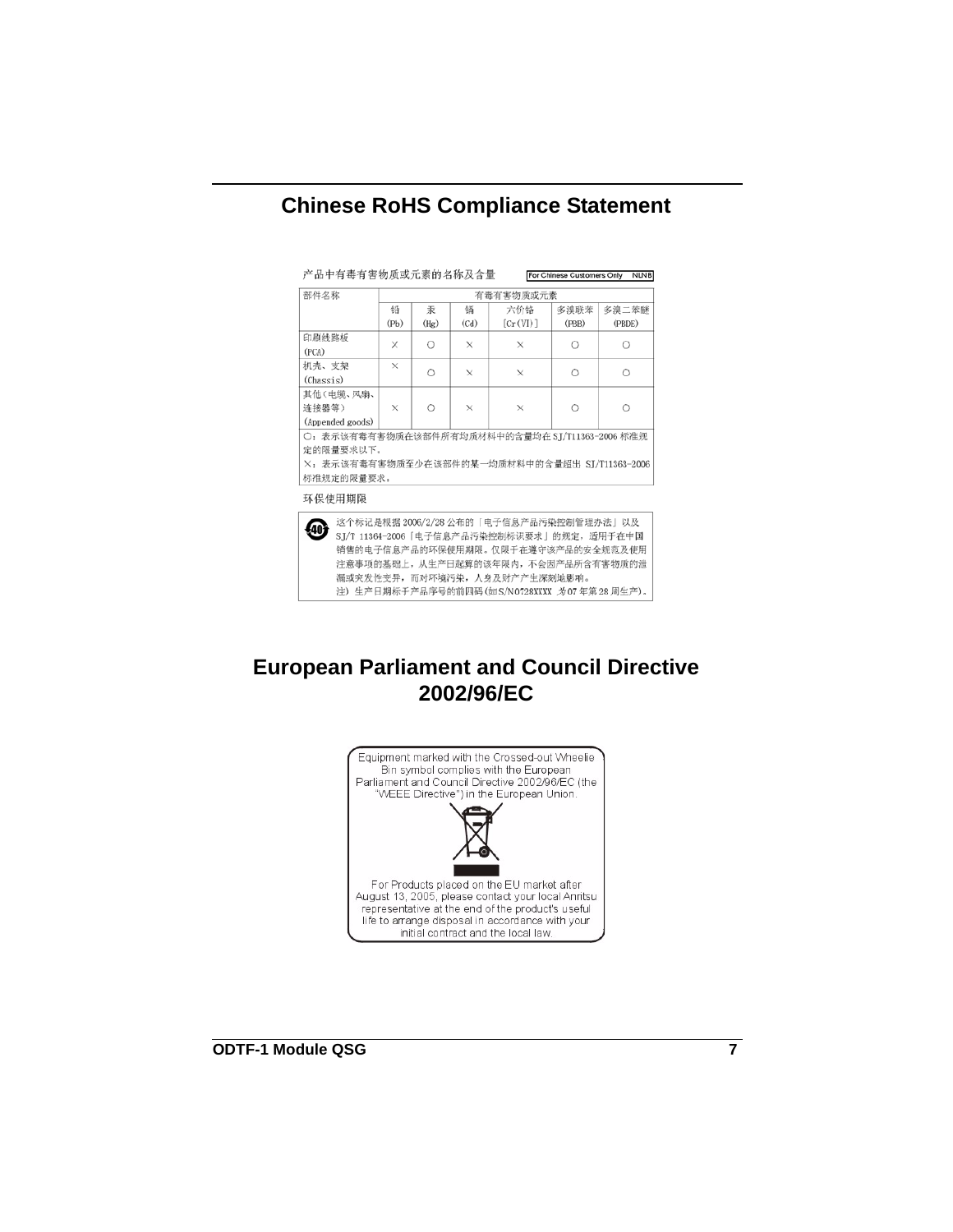#### **Safety Symbols Used in Manuals**

To prevent the risk of personal injury or loss related to equipment malfunction, Anritsu Company uses the following symbols to indicate safety-related information. For your own safety, please read the information carefully *before* operating the equipment.

#### **Danger**



This indicates a very dangerous procedure that could result in serious injury or death, and possible loss related to equipment malfunction, if not performed properly.

#### **Warning**



This indicates a hazardous procedure that could result in light-to-severe injury or loss related to equipment malfunction, if proper precautions are not taken.

#### **Caution**



This indicates a hazardous procedure that could result in loss related to equipment malfunction if proper precautions are not taken.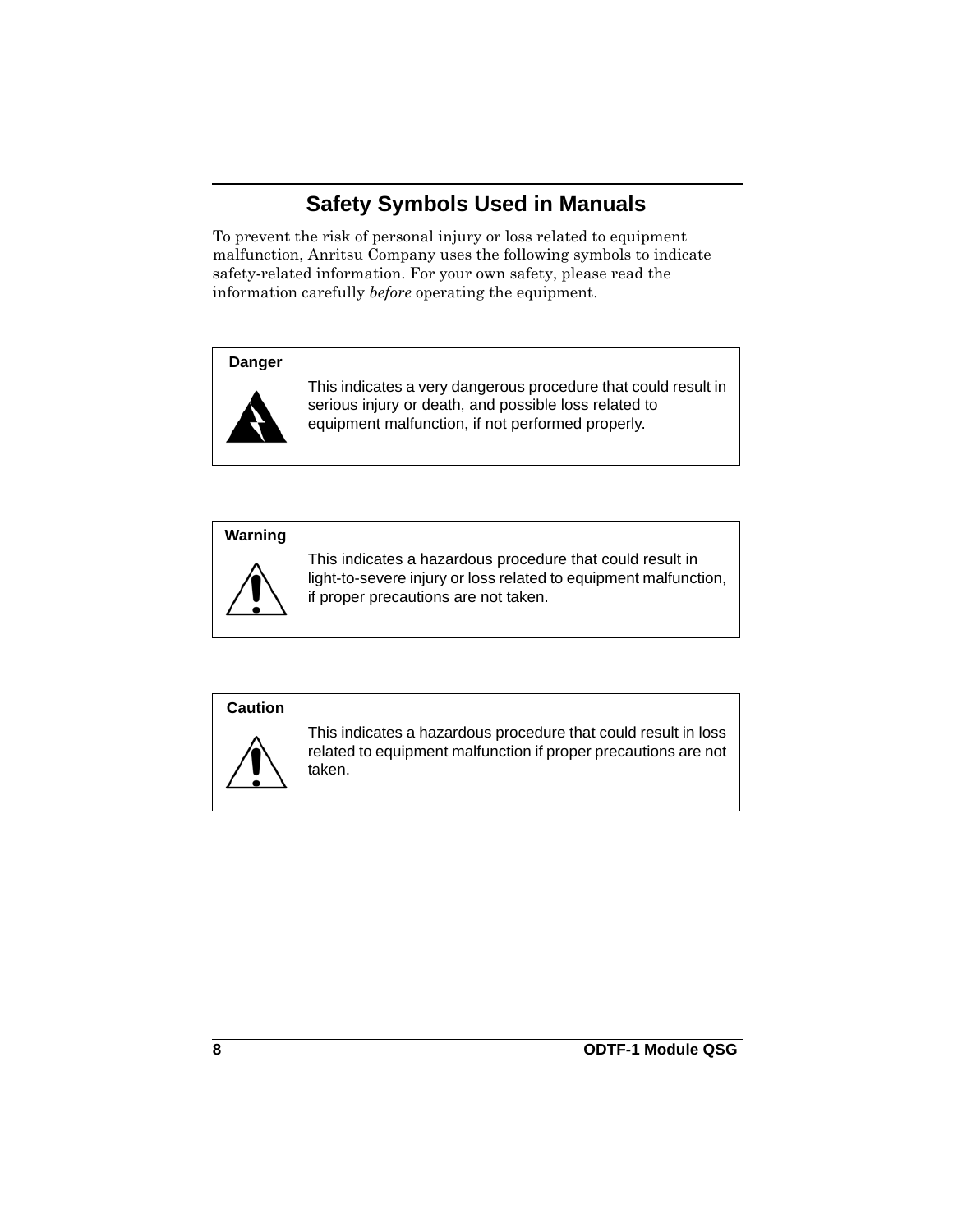#### **Safety Symbols Used on Equipment and in Manuals**

The following safety symbols are used inside or on the equipment near operation locations to provide information about safety items and operation precautions. Ensure that you clearly understand the meanings of the symbols and take the necessary precautions *before* operating the equipment. Some or all of the following five symbols may or may not be used on all Anritsu equipment. In addition, there may be other labels attached to products that are not shown in the diagrams in this manual.



This indicates a prohibited operation. The prohibited operation is indicated symbolically in or near the barred circle.



This indicates a compulsory safety precaution. The required operation is indicated symbolically in or near the circle.



This indicates a warning or caution. The contents are indicated symbolically in or near the triangle.



This indicates a note. The contents are described in the box.



These indicate that the marked part should be recycled.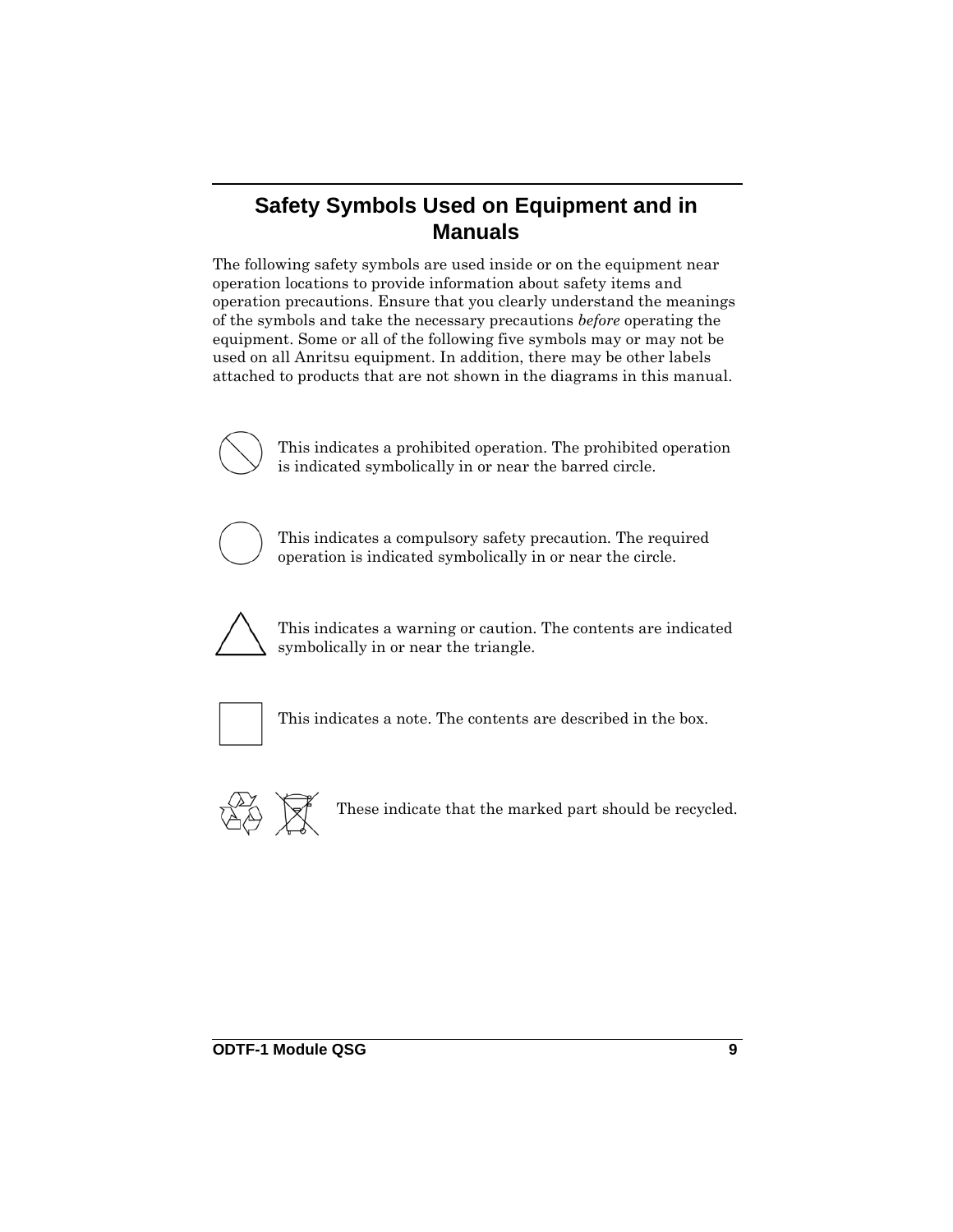#### **For Safety**

#### **Warning**



Always refer to the operation manual when working near locations at which the alert mark, shown on the left, is attached. If the operation, etc., is performed without heeding the advice in the operation manual, there is a risk of personal injury. In addition, the equipment performance may be reduced.

Moreover, this alert mark is sometimes used with other marks and descriptions indicating other dangers.



**Warning** When supplying power to this equipment, connect the accessory 3-pin power cord to a 3-pin grounded power outlet. If a grounded 3-pin outlet is not available, use a conversion adapter and ground the green wire, or connect the frame ground on the rear panel of the equipment to ground. If power is supplied without grounding the equipment, there is a risk of receiving a severe or fatal electric shock.

# **Warning**



This equipment can not be repaired by the operator. Do not attempt to remove the equipment covers or to disassemble internal components. Only qualified service technicians with a knowledge of electrical fire and shock hazards should service this equipment. There are high-voltage parts in this equipment presenting a risk of severe injury or fatal electric shock to untrained personnel. In addition, there is a risk of damage to precision components.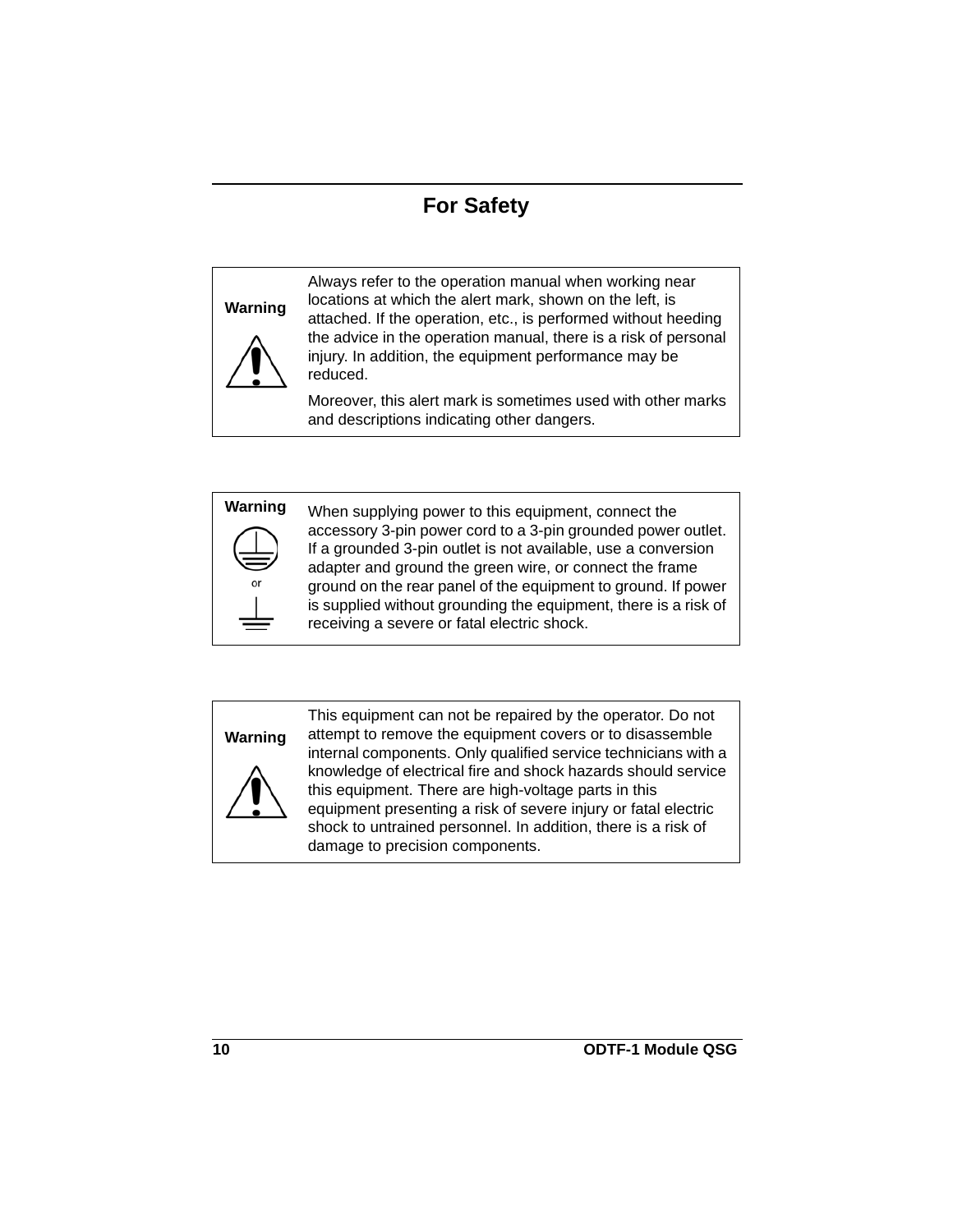### **For Safety**



**Warning** Laser radiation may be present at fiber-optic cable connectors and ports. This laser radiation could present a nominal ocular hazard from either direct viewing or by diffuse reflection. Do not view the emitted laser radiation directly or indirectly because permanent blindness may result.





Electrostatic Discharge (ESD) can damage the highly sensitive circuits in the instrument. ESD is most likely to occur as test devices are being connected to, or disconnected from, the instrument's front and rear panel ports and connectors. You can protect the instrument and test devices by wearing a static-discharge wristband. Alternatively, you can ground yourself to discharge any static charge by touching the outer chassis of the grounded instrument before touching the instrument's front and rear panel ports and connectors. Avoid touching the test port center conductors unless you are properly grounded and have eliminated the possibility of static discharge.

Repair of damage that is found to be caused by electrostatic discharge is not covered under warranty.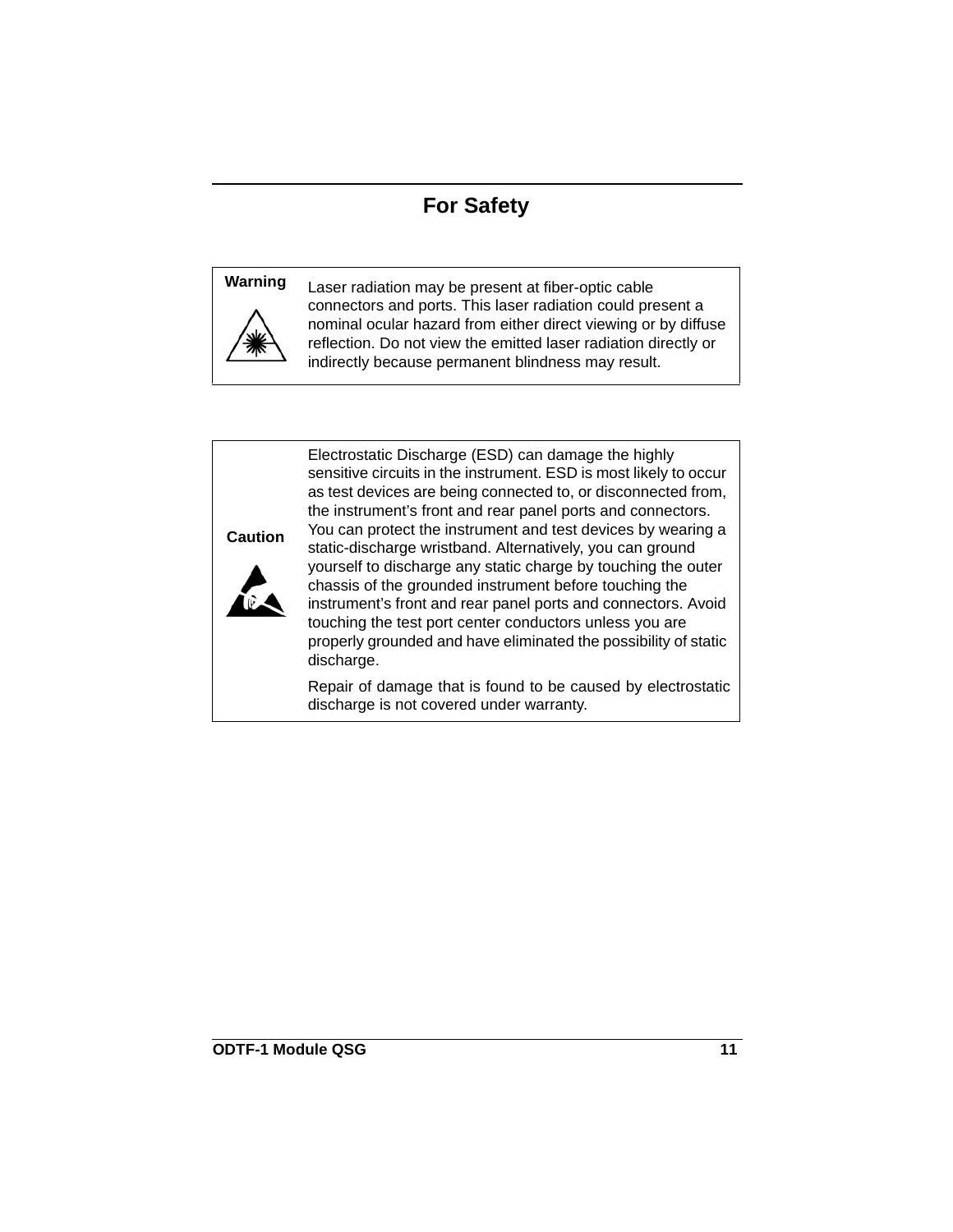## <span id="page-11-0"></span>**1 — Scope of Manual**

This manual provides general information, installation and operating information, and performance specifications for the Anritsu ODTF-1 Optical Distance-to-Fault Module. Throughout this manual, the terms ODTF-1 and module are used interchangeably to refer to the device. Manual organization is shown in the table of contents.

# <span id="page-11-1"></span>**2 — Module Description**

The ODTF-1 module can be used with Anritsu's handheld cable & antenna analyzers to make high resolution Optical DTF (Distance-To-Fault) measurements over fiber-optic cables. While the module works on any analyzer equipped with DTF or time domain modes, an Optical DTF mode is available in the Anritsu Site Master and Cell Master products that is specifically designed to optimize the ease of use when making DTF measurements over fiber-optic cables with the ODTF-1 module.

The external module runs on rechargeable batteries and can be recharged with the standard 40-168 Anritsu Power Supply.

The ODTF-1 module is primarily intended for field use by technicians and engineers responsible for the deployment and maintenance of "FTTA" or Fiber-To-The-Antenna BTS systems. The ability to make both fiber and RF measurements is crucial for some of these systems. RF technicians trained to read RF DTF displays can get up to speed quickly with the Optical DTF display as it looks very similar to, and is read in the same way, as the RF DTF display.

As the use of fiber grows in short haul systems, such as fiber to the premise and military platforms, there is a need to locate failures in fiberoptic cables with accuracies to a few centimeters at distances of less than a few hundred meters. The same trade-offs that we see with the RF DTF measurement carry over to the Optical DTF measurement in fiber, meaning better fault resolution translates to shorter maximum distance, and vice-versa.

#### <span id="page-11-2"></span>**Identification Number**

All Anritsu modules are assigned a unique seven digit serial number, such as "0701012." The serial number is imprinted on a label that is affixed to the module. When ordering parts or corresponding with Anritsu Customer Service, please use the correct serial number with reference to the specific module's model number (for example, model ODTF-1 Optical Distance-To-Fault Module, serial number: 0701012).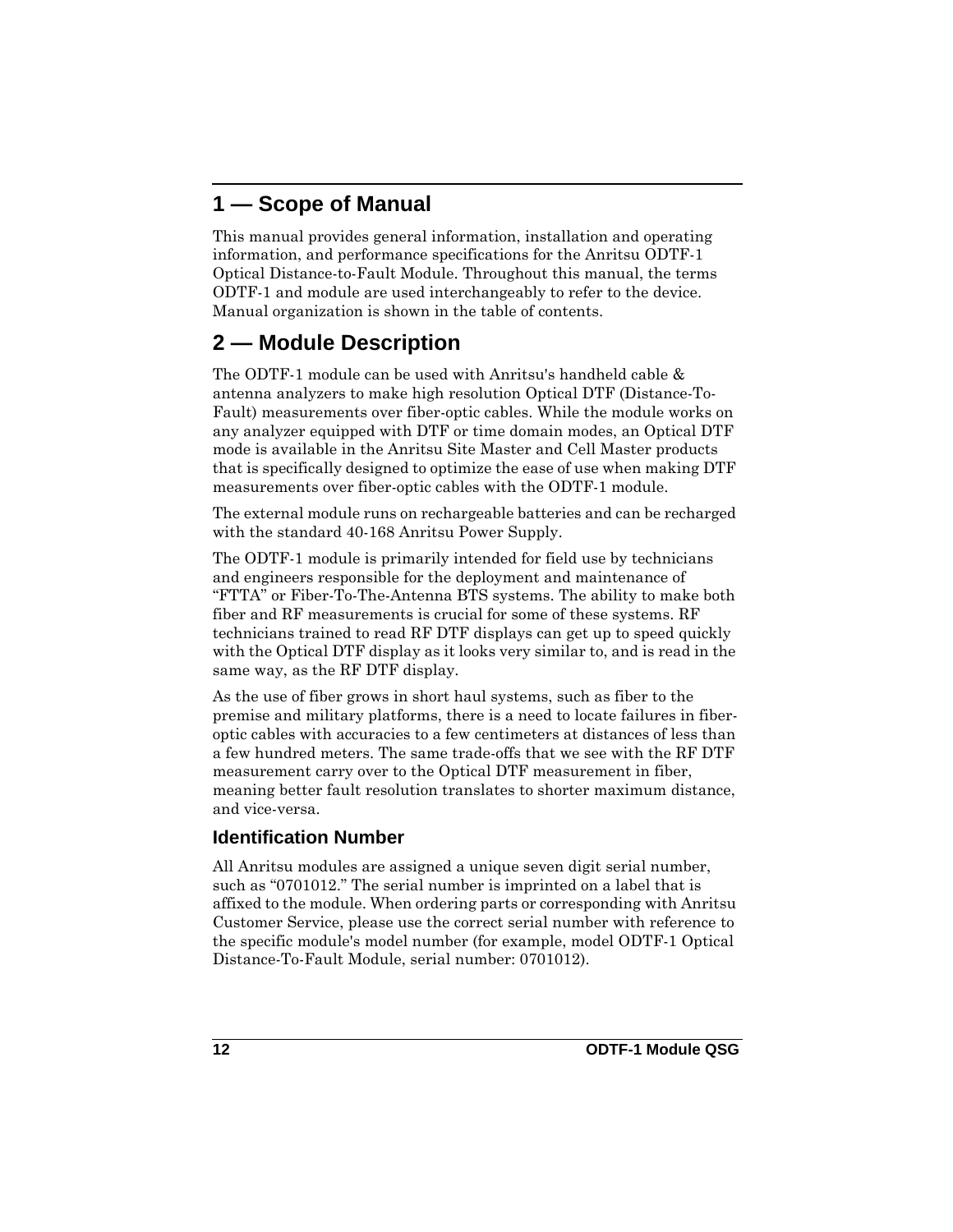#### <span id="page-12-0"></span>**Optional Accessories**

The following optional items can be ordered for the ODTF-1:

- **15NNF50-1.5C:** Armored Test Port Cable, 1.5 meters, N(m) to N(f)
- **806-186-R:** Test Port Cable, 0.91 meters, N(m) to N(f)
- **OSLN50-1:** Precision Open/Short/Load, DC to 6 GHz, 42 dB Return Loss

# <span id="page-12-1"></span>**3 — Initial Inspection**

Inspect the shipping container for damage. If the shipping container is damaged, retain until the contents of the shipment have been checked against the packing list and the power sensor has been checked for mechanical and electrical operation.

If the shipment is incomplete or if the module is damaged mechanically or electrically, notify your local sales representative or Anritsu Customer Service. If the shipping container is damaged or shows signs of stress, notify the carrier as well as Anritsu. Keep the shipping materials for the carrier's inspection.

# <span id="page-12-2"></span>**4 — Preparation for Storage/Shipment**

Preparing the ODTF-1 module for storage consists of cleaning the module, packing the storage container with moisture-absorbing desiccant crystals, and storing the module in the recommended temperature environment.

To provide maximum protection against damage in transit, the module should be repackaged in the original shipping container. If this container is no longer available and the module is being returned to Anritsu for repair, please advise Anritsu Customer Service; they will send a new shipping container free of charge. In the event that neither of these two options are possible, packaging and shipment information is given below:

- **Use a Suitable Container:** Obtain a corrugated cardboard carton. This carton should have inside dimensions of no less than 15 cm larger than the module dimensions to allow for cushioning
- **Protect the module:** Surround the module with polyethylene sheeting to protect the finish.
- **Cushion the module:** Cushion the module on all sides by tightly packing urethane foam between the carton and the module. Provide at least three inches of dunnage on all sides.
- **Seal the Container:** Seal the carton by using either shipping tape or an industrial stapler.
- **Address the Container:** Mark the address of the appropriate Anritsu service center and your return address on the carton in one or more prominent locations.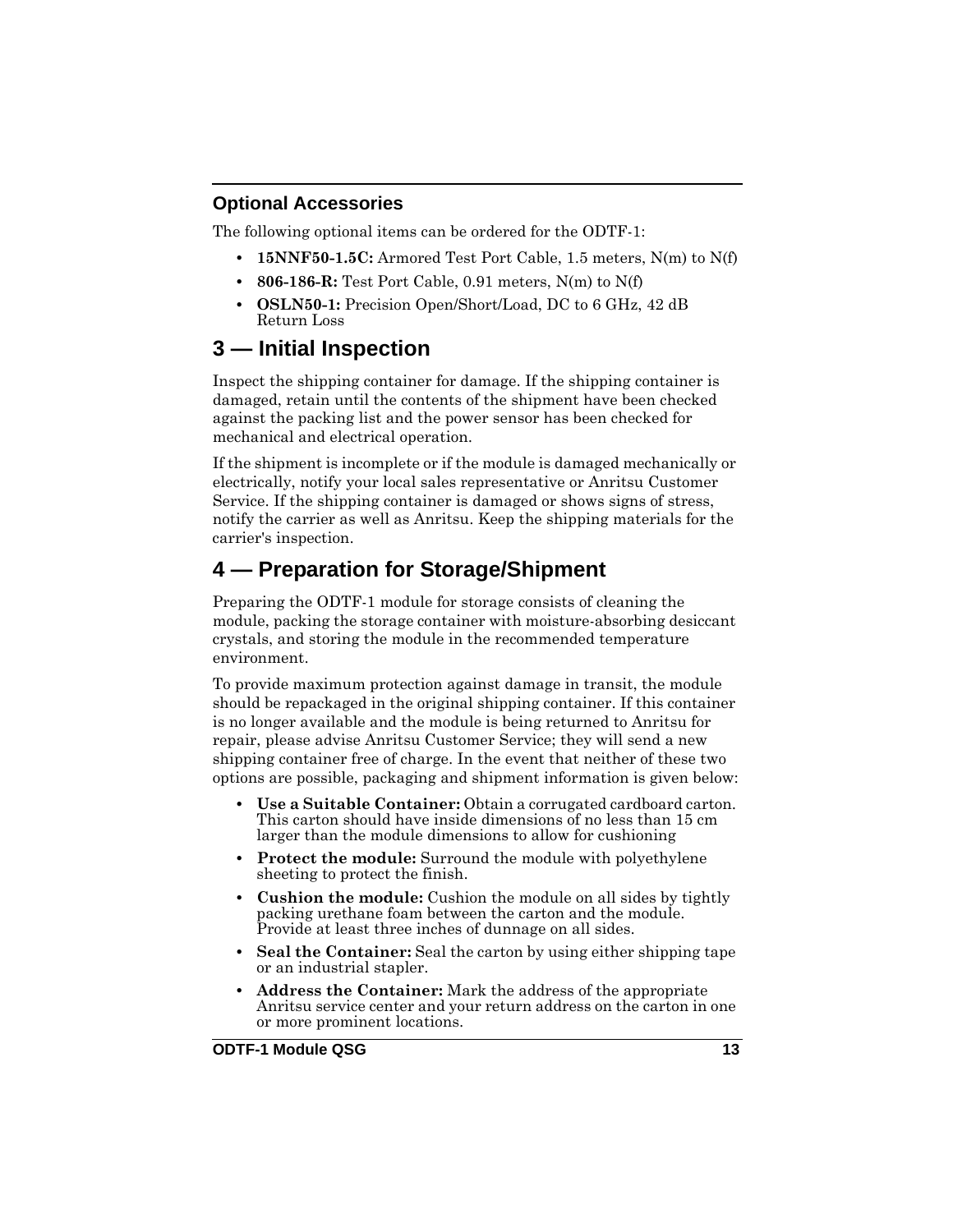# <span id="page-13-0"></span>**5 — Performance Specifications**

| <b>Item</b>                      | <b>Description</b>                                                              |  |  |  |
|----------------------------------|---------------------------------------------------------------------------------|--|--|--|
| Wavelength                       | 1550 nm typical                                                                 |  |  |  |
| Fiber Type                       | <b>SMF</b>                                                                      |  |  |  |
| Initial Dead Zone                | 0 meters                                                                        |  |  |  |
| <b>Event Resolution</b>          | 10 cm (0.328 ft.) maximum                                                       |  |  |  |
| Horizontal Range                 | 1020 meters (3345 ft.) maximum                                                  |  |  |  |
| <b>Optical Dynamic</b><br>Range  | 30 dB                                                                           |  |  |  |
| <b>Optical Output Power</b>      | 3 dBm typical                                                                   |  |  |  |
| <b>Input and Output Ports</b>    |                                                                                 |  |  |  |
| <b>RF Connector</b>              | N(m)                                                                            |  |  |  |
| Max RF Input Power               | $+5$ dBm                                                                        |  |  |  |
| <b>Optical Connector</b>         | FC/APC                                                                          |  |  |  |
| <b>General Specifications</b>    |                                                                                 |  |  |  |
| <b>External DC Input</b>         | +12.5 to +15 VDC, 3 A maximum                                                   |  |  |  |
| Electromagnetic<br>Compatibility | Meets European Community requirements for<br>CE marking.                        |  |  |  |
| Temperature                      | Operating: 0 to 50 °C<br>Non-operating: 0 to 70 °C recommended                  |  |  |  |
| <b>Dimensions</b>                |                                                                                 |  |  |  |
| <b>Size</b>                      | (W x H x D) 15.7 x 5.37 x 18.6 cm<br>$(6.18 \times 2.1 \times 7.3 \text{ in.})$ |  |  |  |
| Weight                           | <1 kg (2.2 lbs.)                                                                |  |  |  |

#### **Table 1.** Performance Specifications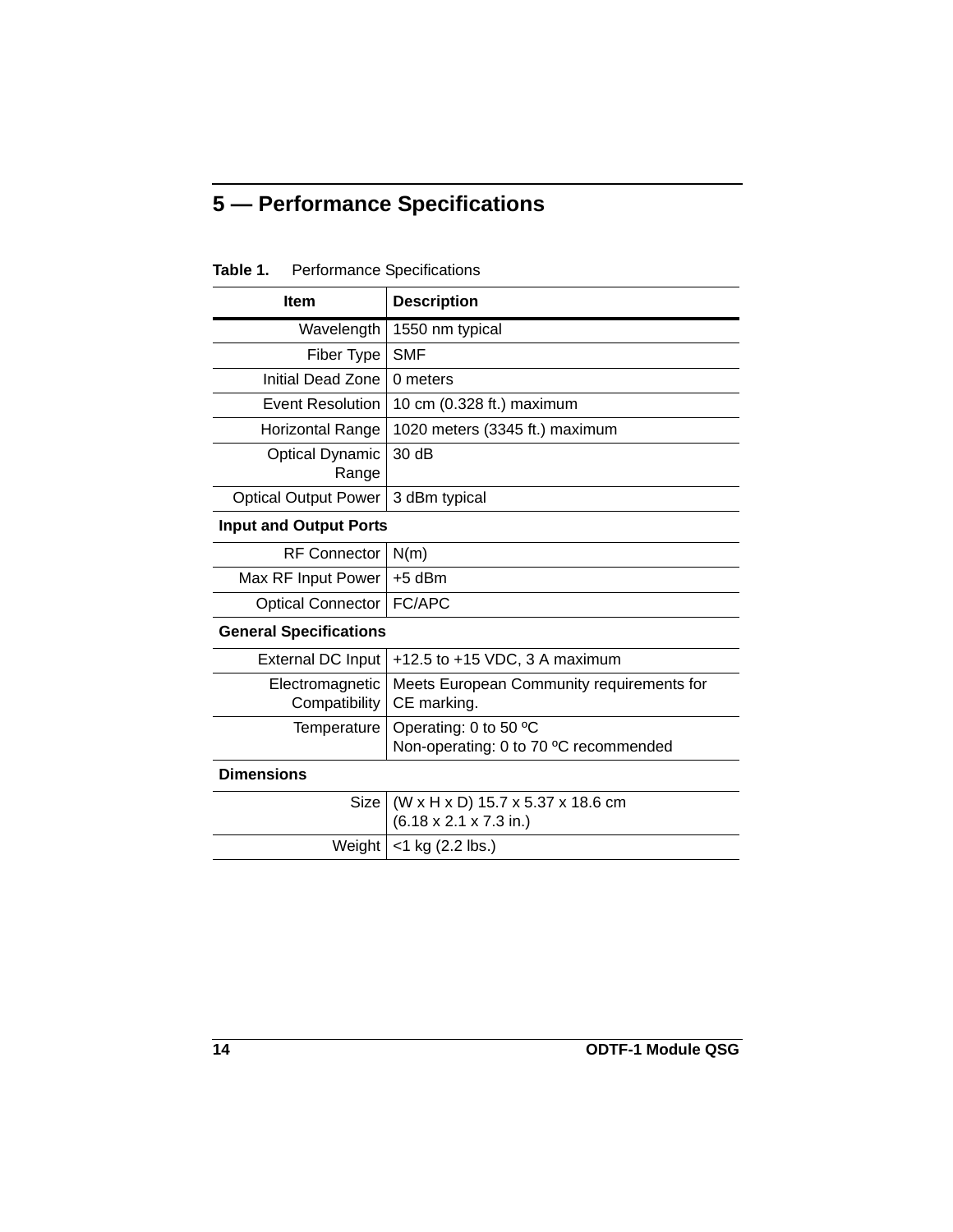#### <span id="page-14-0"></span>**6 — Optical DTF Measurements**

The following optical DTF measurement procedures illustrate the use of the ODTF-1 module with the Anritsu Site Master and Cell Master, and the BTS Master instruments.

#### <span id="page-14-1"></span>**Site Master and Cell Master Measurement Procedure**

- **1.** Press the **MODE** (#9) key and select DTF Optical.
- **2.** Press D2 and enter the stop distance

**Note** To change the units from feet to meters or meters to feet, press **SYS** | System options | Units to toggle between English and Metric.

- **3.** Press Wavelength and select 1310 nm or 1550 nm.
- **4.** Calibrate the Site Master or Cell Master as follows:
	- **a.** Press **SYS** | Application Options | Cal Mode and toggle between "OSL Cal" or "FlexCal".

**Note** The bottom of the display indicates OSLCal or FlexCal as you toggle the Cal Mode soft key. The FlexCal mode allows you to change the stop distance without performing additional calibrations. For optimum accuracy, use OSL Cal.

- **b.** Connect the test port cable to RF Out and press **START CAL**.
- **c.** Connect the Open to the end of the cable connected to RF Out and press **ENTER**.
- **d.** Connect the Short to the end of the cable connected to RF Out and press **ENTER**.
- **e.** Connect the Load to the end of the cable connected to RF Out and press **ENTER**.
- **f.** Verify that "Cal ON" is displayed in the upper left corner.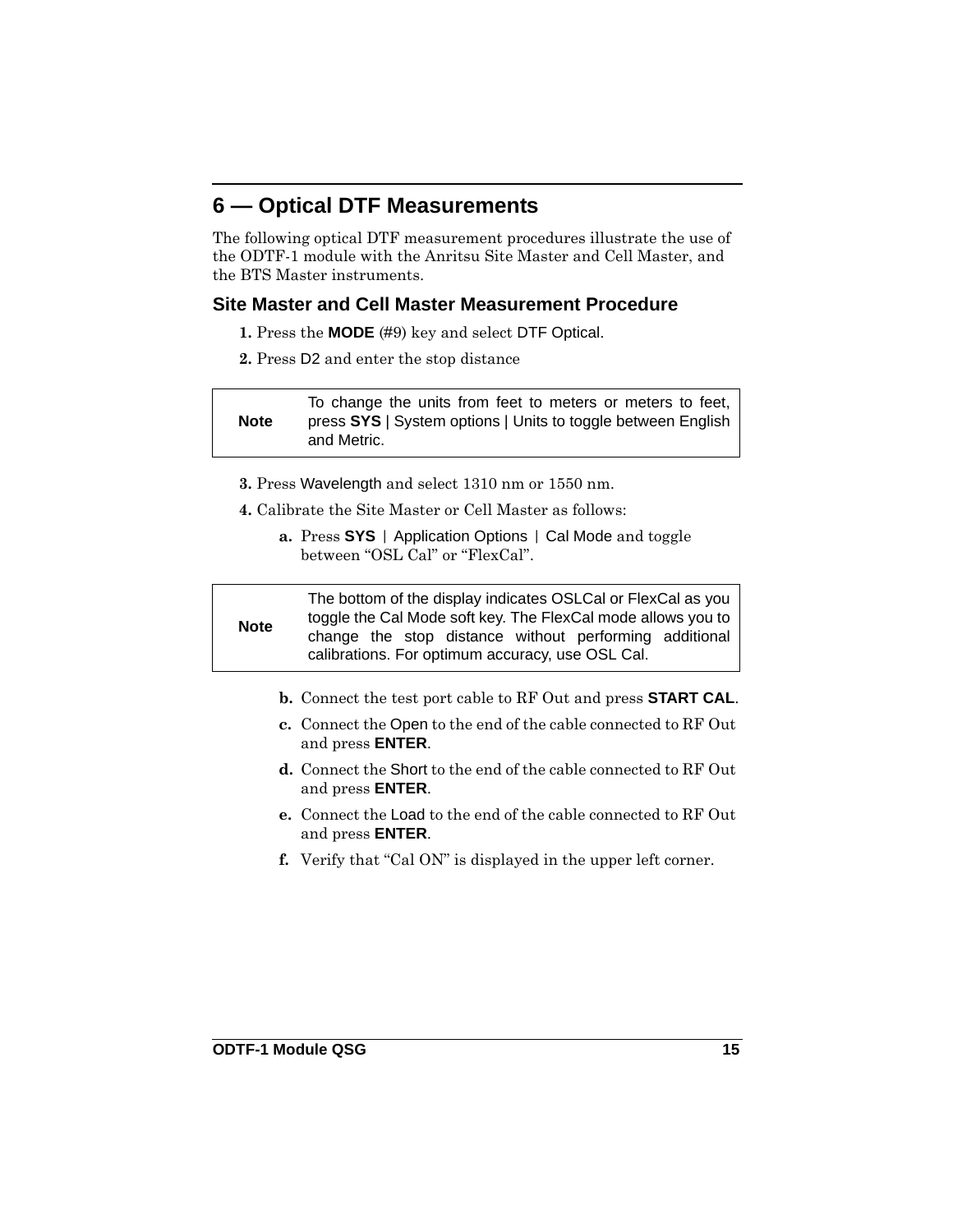- **5.** Connect the Optical DTF module as follows:
	- **a.** Connect the RF In port of the ODTF-1 module to the RF cable on the Site Master / Cell Master.
	- **b.** Connect any adapters to the Optical FC/APC connector, then connect the fiber-optic cable to the module.
	- **c.** Turn on the ODTF-1 module by pressing the **ON/OFF** power key (if required, use the Anritsu P/N 40-168 power supply to charge the battery).
- **6.** Read and save the measurement as follows:
	- **a.** Press the **MARKER** | M1 | On/Off | Marker To Peak keys.
	- **b.** Press the LIMIT | Single Limit | On/Off | Edit keys to turn on the limit line.
	- **c.** Connect the device under test to the optical connector.
	- **d.** Press SAVE DISPLAY and enter the file name.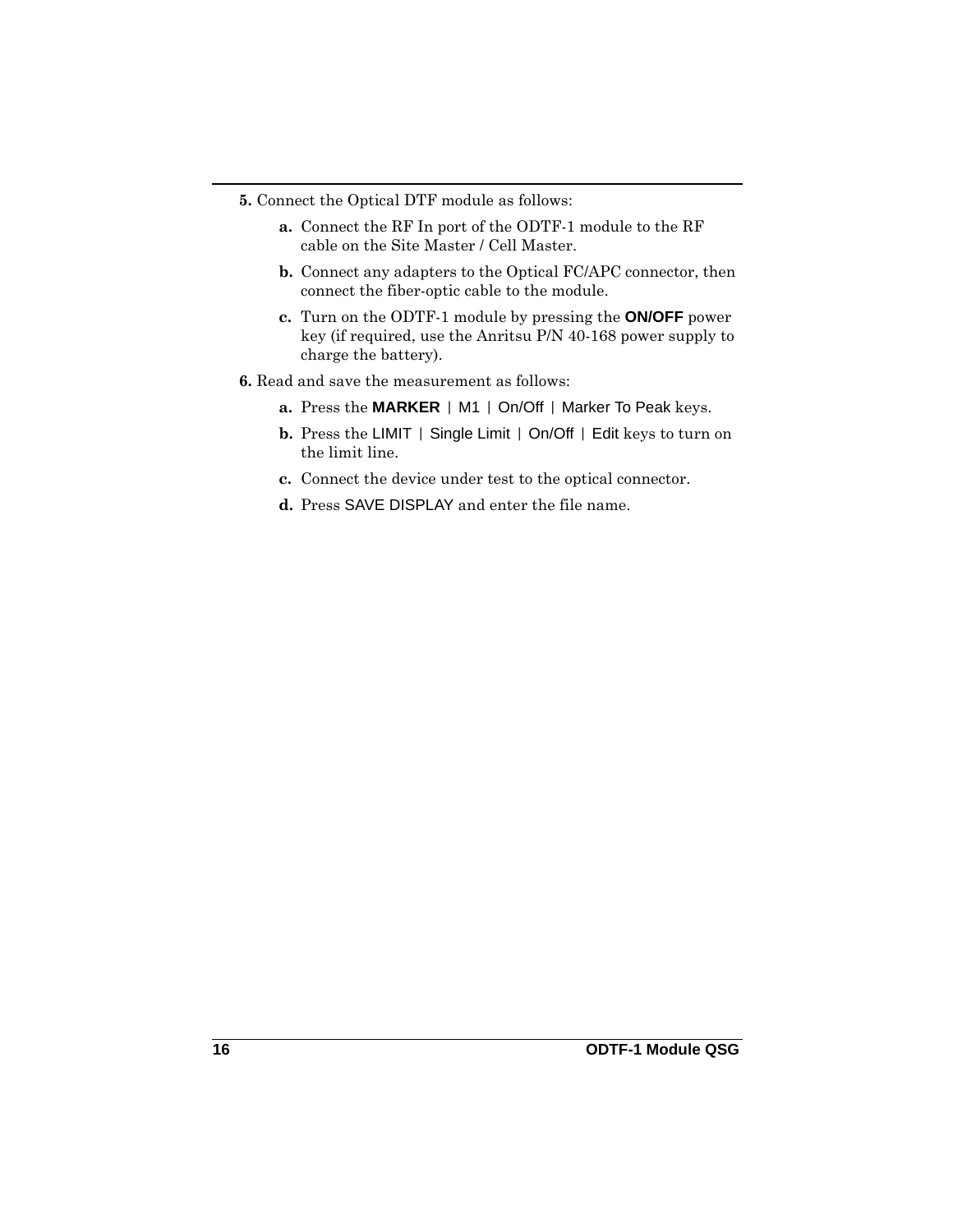#### <span id="page-16-0"></span>**BTS Master Measurement Procedure**

- **1.** Press the **MODE** (Shift and #9) key and select Cable & Antenna Analyzer.
- **2.** Press the Measurement key and select DTF Return Loss.
- **3.** Press Freq/Dist | Stop Dist and enter the desired stop distance.
- **4.** Press Start Freq and set the frequency range to 1 GHz.
- **5.** Press Stop Freq and set the stop frequency to 2 GHz.

| <b>Note</b> | If DMax is smaller than the stop distance, you can decrease |
|-------------|-------------------------------------------------------------|
|             | the span and/or increase number of data points.             |

- **6.** Press Next | Data points | Toggle to 551.
- **7.** Lower the span until DMax is smaller than Stop Dist. Make sure that the start frequency is greater than 1 GHz and that the stop frequency is smaller than 2 GHz.
- **8.** Press the Cable Loss key and enter 0.00035 dB/m for 1310 nm.
- **9.** Press the Cable Loss key and enter 0.00020 dB/m for 1550 nm.
- **10.** Select Prop Velocity and enter 0.681.
- **11.** Enter the **Sweep Menu** (Shift and #3). Make sure RF Immunity is set to "Normal".

**Note** To change the units from feet to meters or meters to feet, press **SYS** | System options | Units to toggle between English and Metric.

**12.** Save the setup for future measurements by pressing: **File** (Shift and #7) | Save | Setup.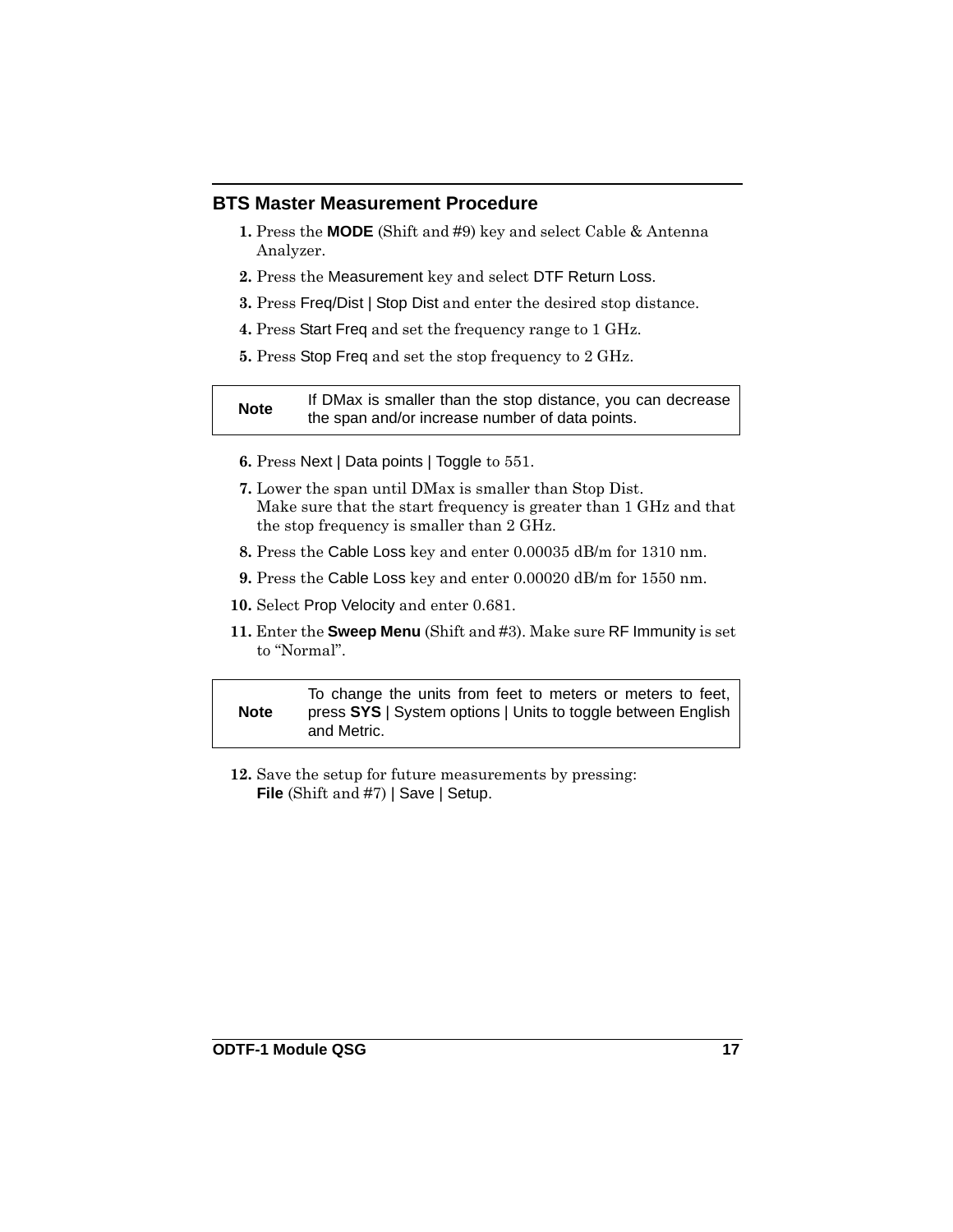**13.** Calibrate the BTS Master as follows:

- **a.** Press **Calibrate** (Shift and #2)
- **b.** Set the Cal Mode to "FlexCal."

| <b>Note</b> | The bottom of the Cal Mode button display indicates Standard<br>or FlexCal as you toggle the soft key. The FlexCal mode   |
|-------------|---------------------------------------------------------------------------------------------------------------------------|
|             | allows you to change the stop distance without performing<br>additional calibrations. For optimum accuracy, use Standard. |

- **c.** Press Start Cal.
- **d.** Connect Open to the end of the cable connected to RF Out and press Enter.
- **e.** Connect Short to the end of the cable connected to RF Out and press Enter.
- **f.** Connect Load to the end of the cable connected to RF Out and press Enter.
- **g.** Verify that the upper left part of the display says "Cal Status: On."
- **h.** Connect the Optical DTF module.
- **i.** Connect the RF In port of the ODTF-1 module to the RF cable on the BTS Master.
- **j.** Connect any adapters to the Optical APC connector, then connect the fiber-optic cable to the module.
- **k.** Turn on the ODTF-1 module by pressing the **ON/OFF** power key (if required, use the Anritsu P/N 40-168 power supply to charge the battery).
- **14.** Read and save the measurement as follows:
	- **a.** Press the **Marker** key, then Peak Search.
	- **b.** Press **Limit** (Shift and #6) | Limit Edit | Move Limit and Enter the value.
	- **c.** Connect the device under test to the optical connector.
	- **d.** Enter the **File Menu** (Shift and #7) and press Save | Save Measurement.